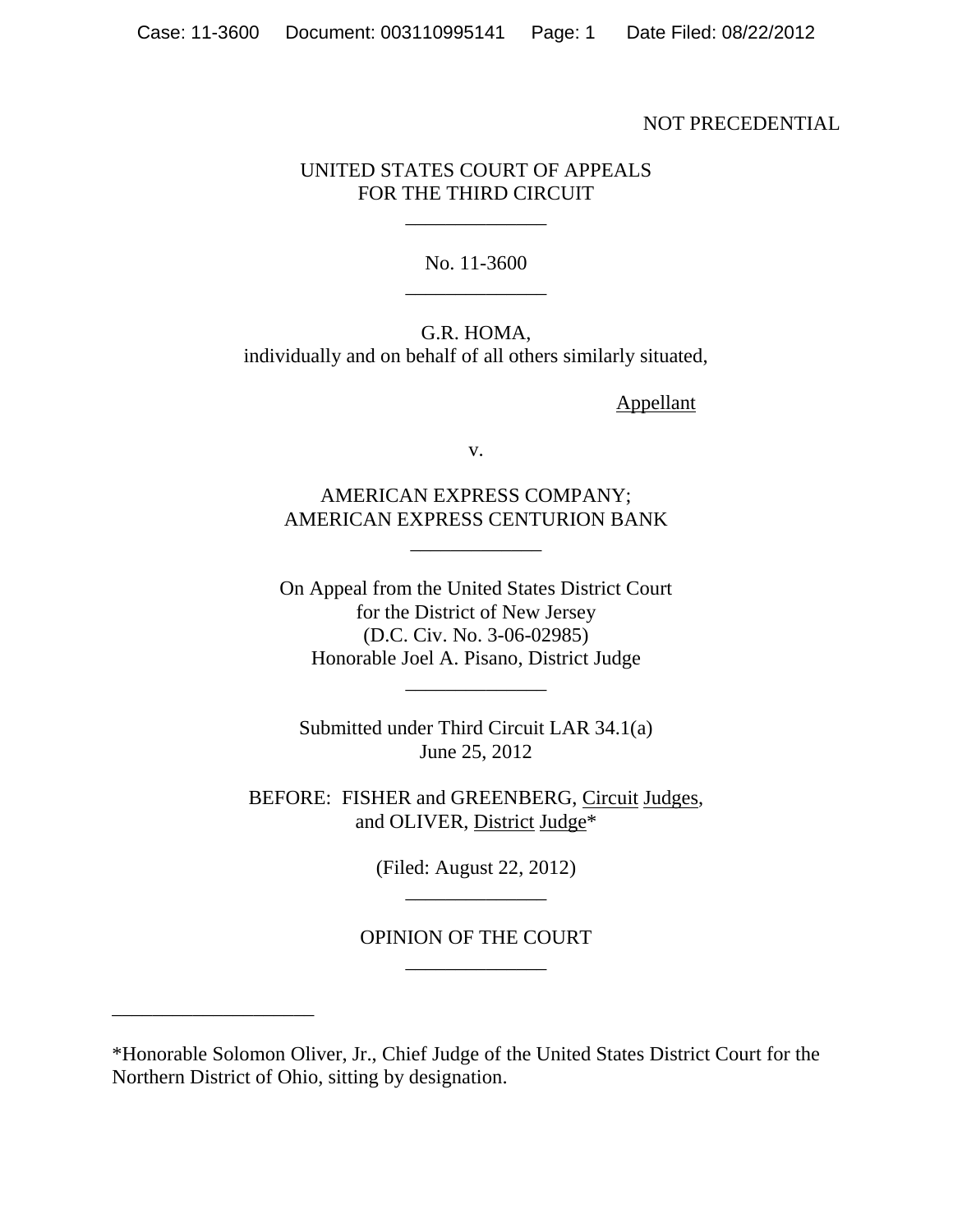GREENBERG, Circuit Judge.

## I. INTRODUCTION

This matter comes on before this Court on an appeal by the plaintiff, G.R. Homa, from an order of the District Court entered on August 30, 2011, dismissing Homa"s action and compelling him to submit his claim as a holder of an American Express Blue Cash credit card against defendants American Express Company and American Express Centurion Bank (together "American Express") to arbitration on an individual basis. The case involves Homa"s assertion that American Express engaged in bait-and-switch solicitation, marketing and advertising in promoting the Blue Cash credit card when describing the cash rebates on purchases and card holders" balances on the card. The procedural history of this case is intertwined with litigation in a district court in this Circuit and this Court in Litman v. Cellco Partnership, 381 F. App"x 140 (3d Cir. 2010) (Litman I), and 655 F.3d 225 (3d Cir. 2011) (Litman II). For the reasons that follow we will affirm the order of August 30, 2011.

## II. PROCEDURAL HISTORY

Homa initiated this litigation in the District Court under the New Jersey Consumer Fraud Act, N.J. Stat. Ann. § 56:8-1 et seq. (West 2001), seeking class action certification on behalf of himself and similarly-situated holders of American Express Blue Cash credit cards. After Homa filed the case, American Express moved to compel him to arbitrate his claim on an individual as distinguished from a class-arbitration basis in accordance with the terms of the standard Blue Cash credit card agreement that required arbitration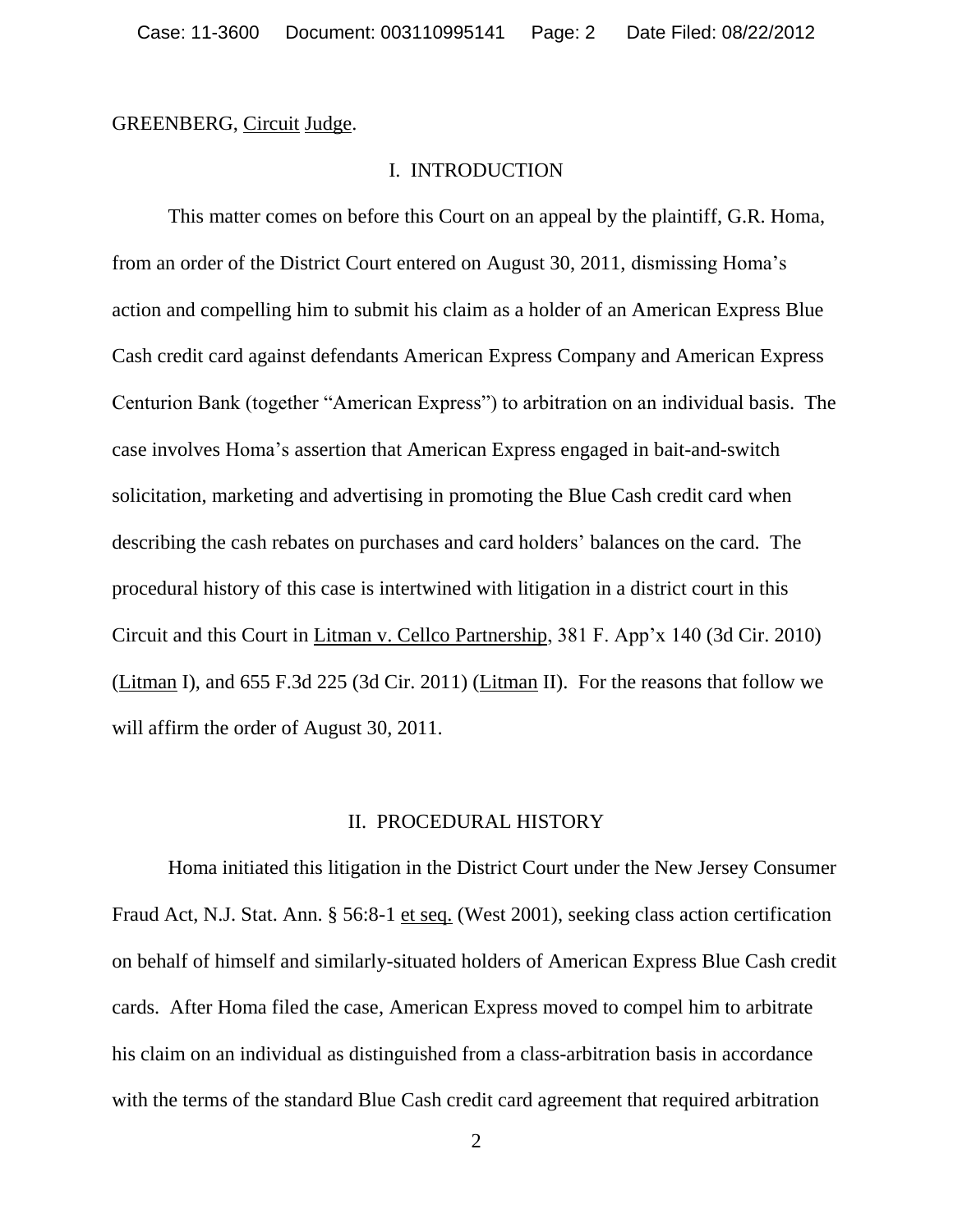of card holder claims individually and waived any right to arbitrate a claim on a class basis. American Express"s motion was successful as the Court rejected Homa"s contention that in light of the Supreme Court of New Jersey"s decision in Muhammad v. County Bank of Rehoboth Beach, 912 A.2d 88 (N.J. 2006), the class-arbitration waiver in the card holder agreement was unconscionable and unenforceable. Accordingly, on May 31, 2007, the District Court dismissed Homa"s action and required him to submit his claim to individual arbitration. Homa v. Am. Express Co., 496 F. Supp. 2d 440, 451 (D.N.J. 2007).

Homa appealed and we reversed, Homa v. American Express Co., 558 F.3d 225 (3d Cir. 2009), because of the possible unconscionability of the class-arbitration waiver as applied to Homa.<sup>1</sup> In reversing we rejected American Express's argument that the provision in the 1925 Federal Arbitration Act ("FAA") providing that agreements to arbitrate are "valid, irrevocable and enforceable," 9 U.S.C. § 2, preempted the applicability of Muhammad. We reached that conclusion in reliance on the saving clause in 9 U.S.C. § 2, which provides that arbitration agreements are enforceable "save for such grounds as exist [for their nonenforceability] at law or in equity for the revocation of any contract" as we believed that there might be such grounds with respect to Homa"s claim. We, however, did not order that there be a class-arbitration proceeding. Instead, inasmuch as the District Court had not made any findings of fact "as to the potential

<sup>1</sup> Both the District Court opinion and our opinion in Homa dealt with a choice of law question between Utah and New Jersey law but we will not mention that point further as the parties refer now only to New Jersey law to the extent that this case implicates state law.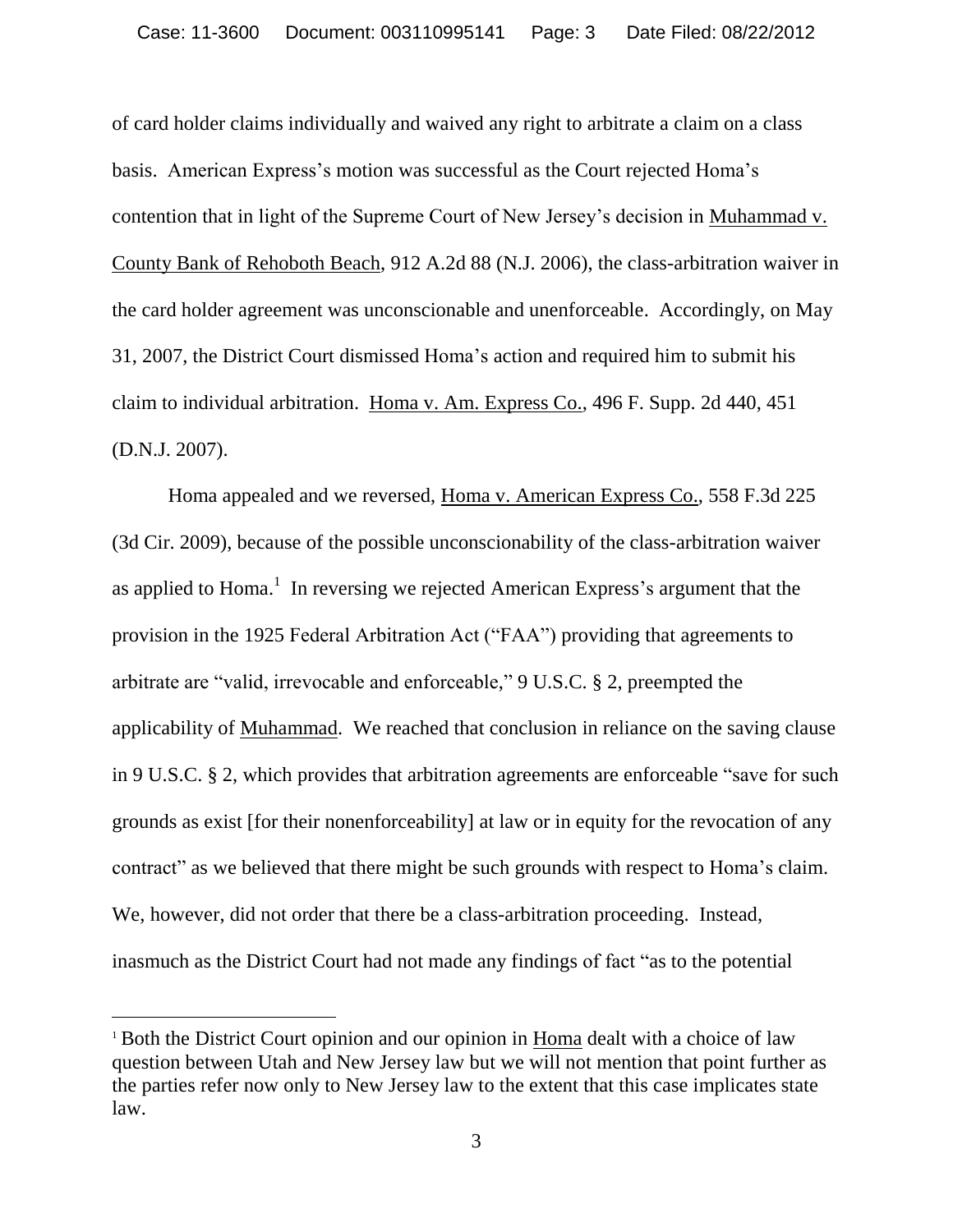value of the New Jersey Consumer Fraud Act claims in this case," 558 F.3d at 228 n.1, we remanded the case to that Court to make the ultimate determination as to whether the class-arbitration waiver in the card holder agreement was enforceable because we believed that an unconscionability determination depended on whether "the claims at issue are of such low value as effectively to preclude relief if decided individually." Id. at 233.

The parties, principally Homa, created an extensive record on the remand including Homa's deposition, numerous attorneys' certifications, exhibits, and a certification of a vice president of American Express. Homa contends that "the uncontradicted evidentiary record in this case establishes that enforcing [American Express's] arbitration clause would make it impossible for any person . . . to effectively vindicate his substantive statutory rights." Appellant"s br. at 16. We accept this characterization, for the record demonstrates that the significant cost of arbitrating Homa"s claim and the likelihood that there would be a limited recovery even if his arbitration was successful makes it unlikely that an attorney would take his case. Furthermore, in view of the complexity of the issues pertaining to the merits of Homa's claim, it would be very difficult for him to prosecute the case without the aid of an attorney whether in a judicial proceeding or in arbitration. Of course, in accepting Homa"s assessment of the record, we have not overlooked the obvious fact that Homa has been represented by counsel in this case in the District Court and this Court. Rather, that circumstance does not lead us to change our view of the record because we believe that an attorney studying this case reasonably could conclude that if Homa is successful he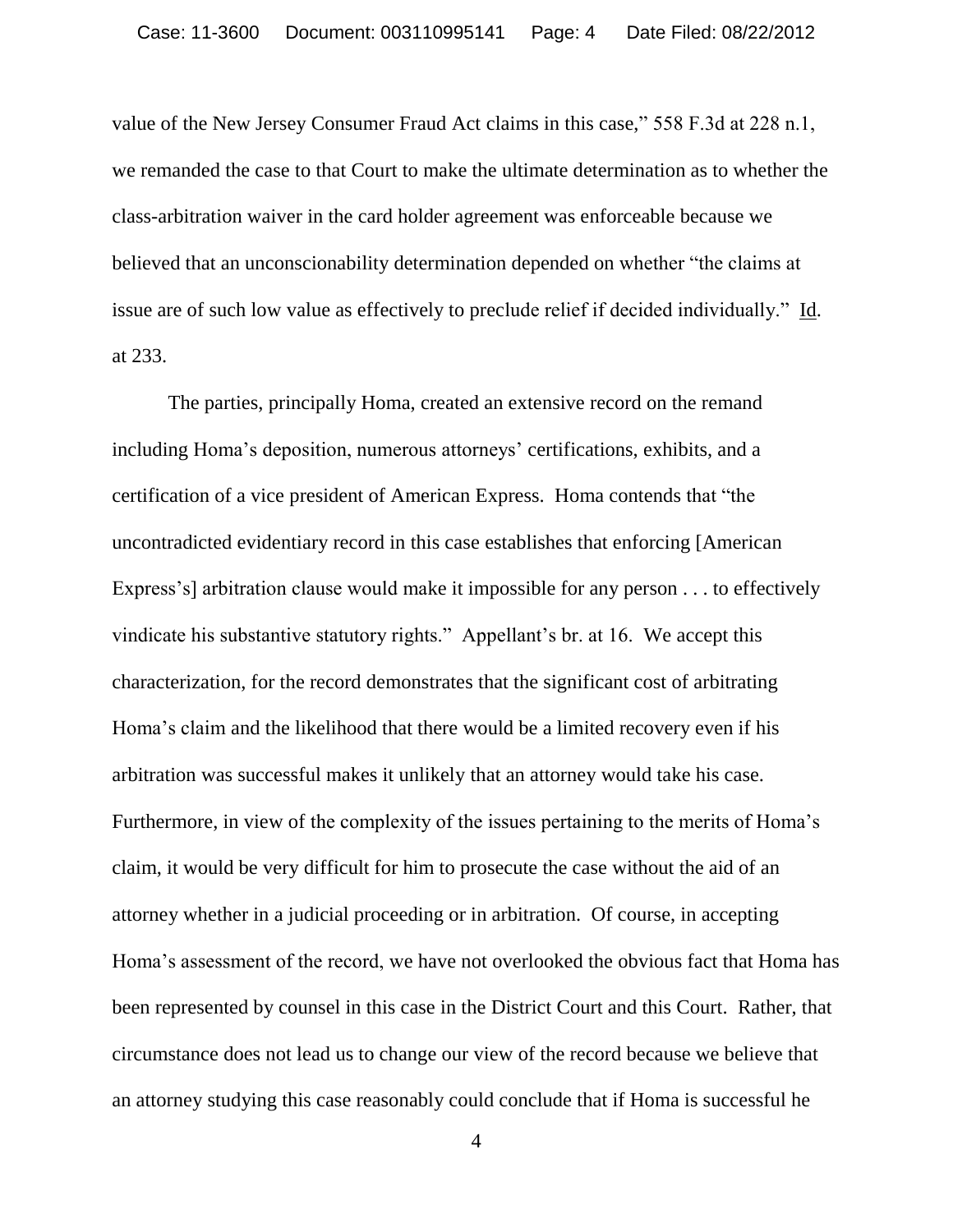might make a recovery far in excess of what he could hope to recover in an individual arbitration of his claim.

This litigation became intertwined with the litigation in Litman when on May 21, 2010, we applied in Litman I our initial Homa opinion concerning the enforceability of a class-arbitration waiver. In Litman I we reversed a district court order and opinion in which the district court relied on our opinion in Gay v. CreditInform, 511 F.3d 369 (3d Cir. 2007), to hold that the FAA preempted the application of Muhammad. We reached our result in Litman I because in Homa we already had "concluded that the FAA does not preempt Muhammad and therefore Homa governs the outcome of [Litman I]." Litman I, 381 F. App"x at 143.

It promptly became clear, however, that our deference to Muhammad might have a short shelf life, for on May 24, 2010, the Supreme Court granted a petition for certiorari in AT&T Mobility LLC v. Concepcion, 130 S.Ct. 3322 (2010), a case in which the Court of Appeals for the Ninth Circuit had concluded that the FAA did not preempt state unconscionability law and that the class-arbitration waiver at issue in that case was unconscionable under California law, Laster v. AT&T Mobility LLC, 584 F.3d 849 (9th Cir. 2009). The defendant in Litman then moved to stay our mandate in Litman I pending its filing of a petition for certiorari. On July 7, 2010, we granted that motion and stayed the Litman proceedings.

The proceedings in Concepcion and Litman did not go unnoticed by American Express for in August 2010 American Express filed a motion to stay Homa"s action on the remand in the District Court pending the Supreme Court"s decision in Concepcion. A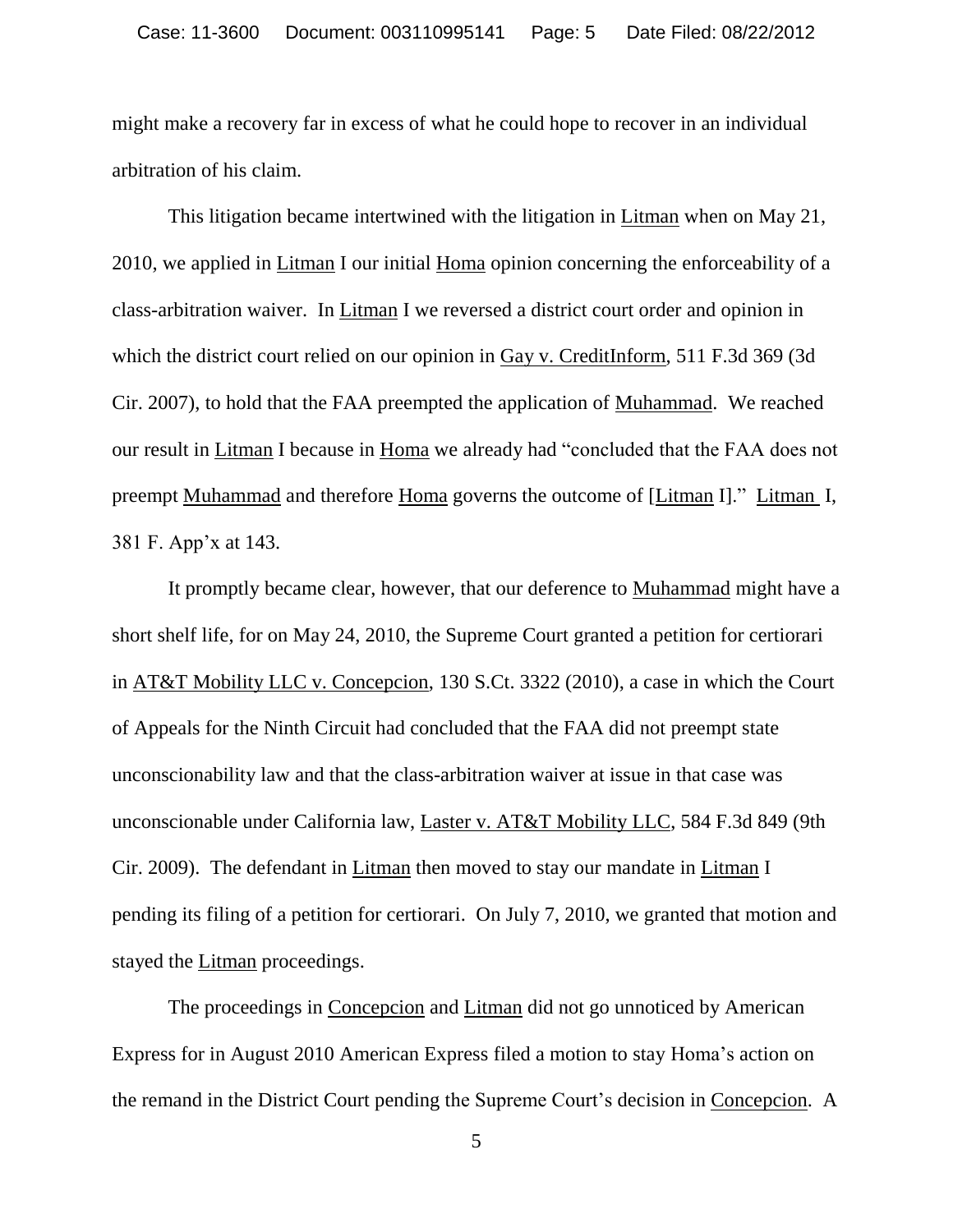magistrate judge issued a comprehensive opinion granting the motion, 2010 WL 4116481 (D.N.J. Oct 18, 2010), and Homa did not seek District Court review of that decision. Accordingly, the proceedings in Homa"s case on the remand were stayed.

On April 27, 2011, the Supreme Court decided Concepcion and reversed the court of appeals" judgment. 131 S.Ct. 1740 (2011). The Supreme Court concluded that a right to class-arbitration depends on the contractual parties" agreement to that procedure and thus a state cannot impose a duty on a party to engage in class-arbitration in the absence of that party"s agreement. Id. at 1750-51. The Supreme Court further held that the FAA preempted the enforcement of the state-law invalidation of a waiver of a right to classarbitration that existed in the Concepcion agreement. On May 2, 2011, the Supreme Court granted the petition for a writ of certiorari in Litman I, vacated our judgment, and summarily remanded the case to us for further consideration in light of Concepcion. 131 S.Ct. 2872 (2011).

In May 2011, American Express moved to reinstate the District Court's May 31, 2007 order in Homa compelling arbitration on an individual basis. Homa opposed the motion contending that Concepcion did not impact either our decision in Homa or the Supreme Court of New Jersey's decision in Muhammad. While American Express's motion to reinstate the order to compel arbitration on an individual basis was pending in the District Court, we decided Litman II on the remand from the Supreme Court on August 24, 2011, and affirmed the District Court's ruling compelling arbitration of the claim in Litman on an individual basis in accordance with the terms of the controlling agreement. Litman II, 655 F.3d at 225. In Litman II we held "that Homa has been

<sup>6</sup>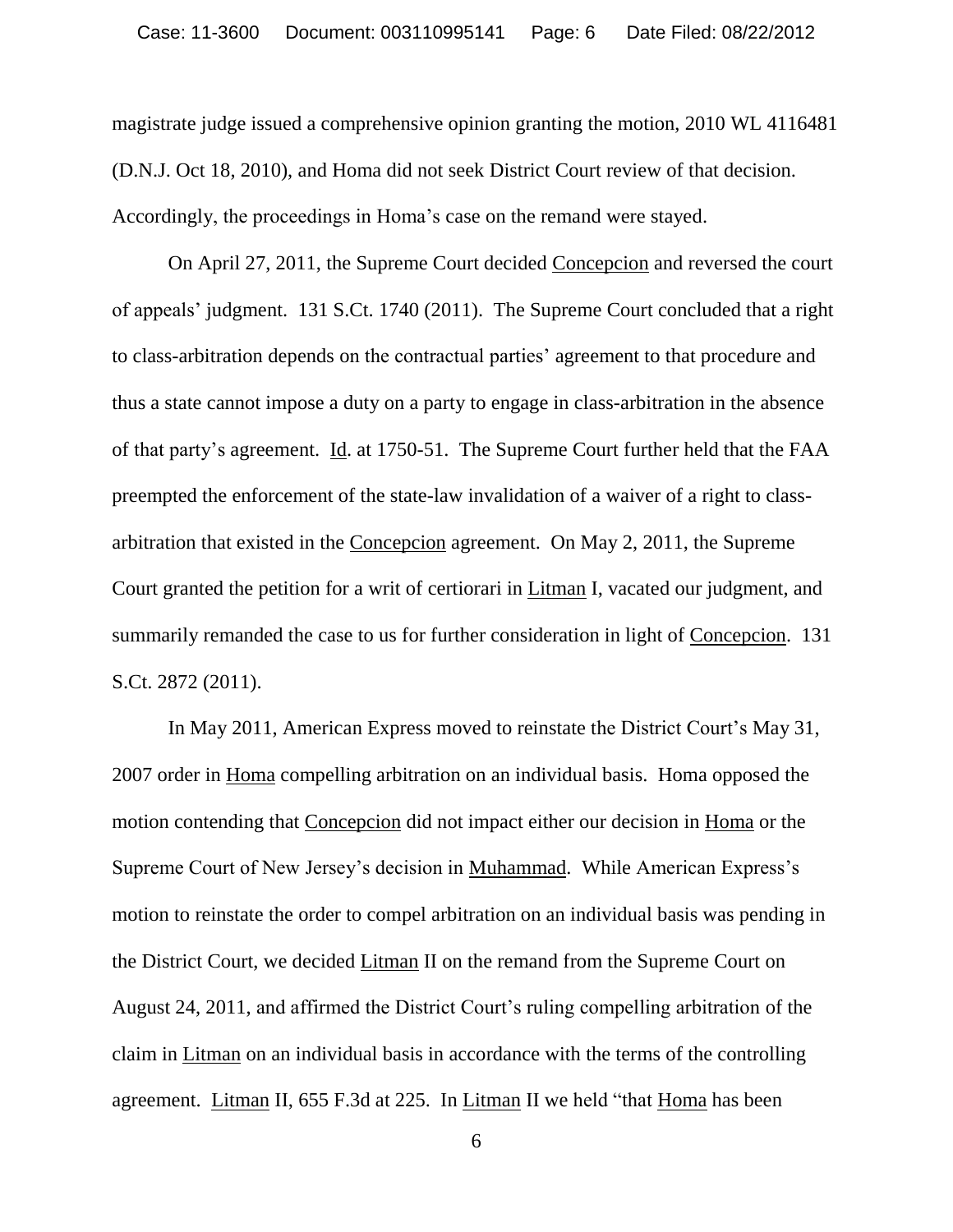abrogated by Concepcion and that Muhammad is preempted by the FAA." Id. at 230.

Understandably, after we decided Litman II, the District Court in Homa's action on

August 30, 2011, without opinion, granted American Express"s motion to reinstate its

order compelling arbitration of Homa"s claim on an individual basis. Homa then

appealed. The District Court had jurisdiction under 28 U.S.C. § 1332(d) and we have

jurisdiction under 9 U.S.C. § 16(a)(3). We are exercising plenary review on this appeal.

See Edwards v. Hovensa, LLC, 497 F.3d 355, 357 (3d Cir. 2007).

# III. DISCUSSION

According to Homa the issues on this appeal are as follows:

1. Whether this Court should certify to the New Jersey Supreme Court the question of whether, under New Jersey law, if a plaintiff actually proves that he could not effectively vindicate his substantive statutory rights under the arbitration agreement, the arbitration agreement is unenforceable.

2. Whether the District Court erred by reinstating its original order compelling arbitration notwithstanding the factual record in this case establishing that [Homa] could not effectively vindicate his substantive statutory rights under [American Express"s] arbitration agreement.

Appellant"s br. at 2.

We discuss the certification issue first. Under Third Circuit LAR 110.1 we are authorized to certify to a state supreme court "questions arising under the laws of that state which will control the outcome of a case pending in federal court." But it is clear that a decision of the Supreme Court of New Jersey under New Jersey law could not control the outcome of this case even if that court would hold that under New Jersey law the arbitration provision in Homa"s contract providing that arbitration only could be on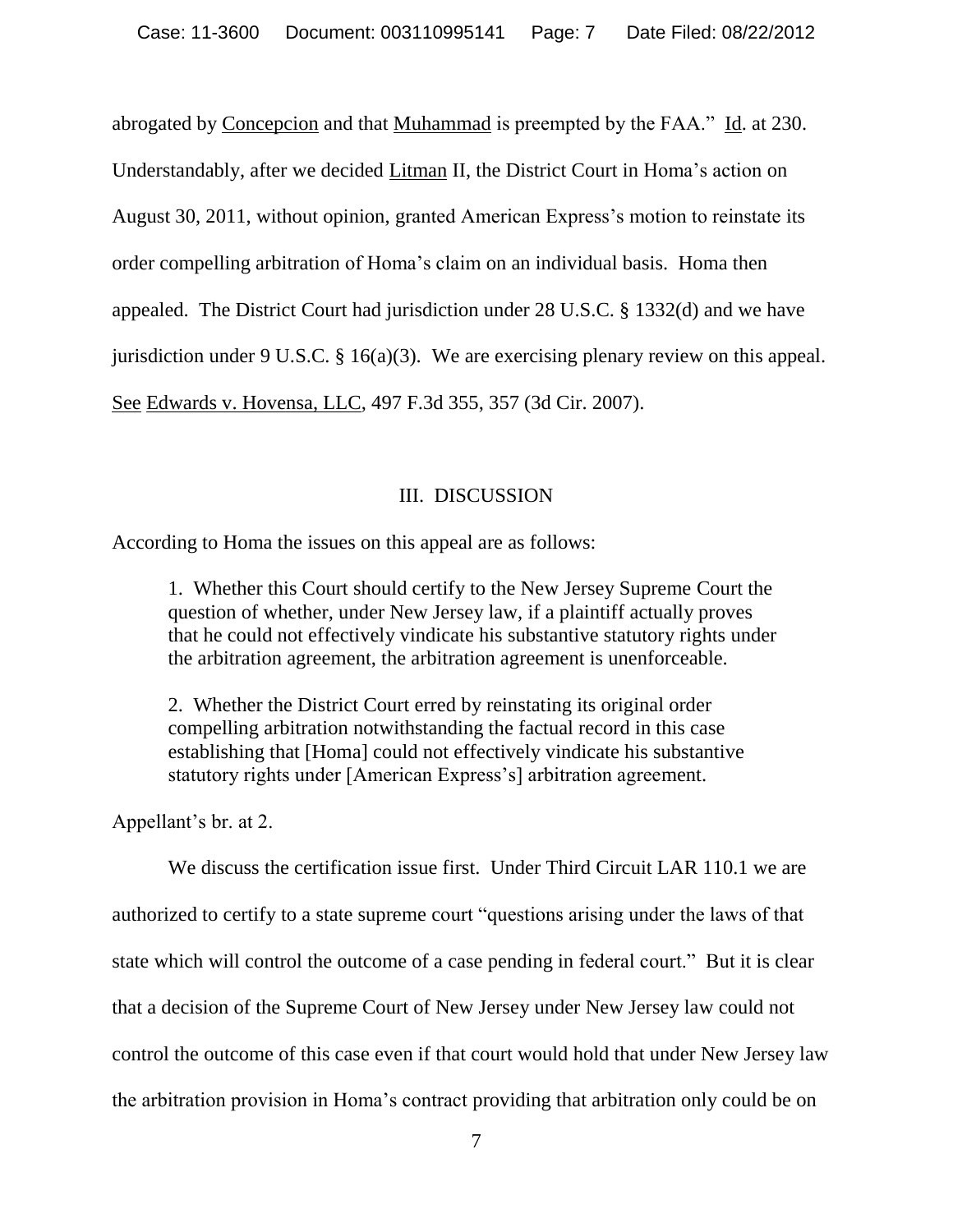an individual basis is unenforceable. Moreover, even in the unlikely circumstance that the Supreme Court of New Jersey held that the arbitration agreement was enforceable as a matter of state law to the end that Homa could prosecute his claim only on an individual arbitration basis we surely would affirm the August 30, 2011 order.

Our opinion in Litman II, in which we explained our understanding of Concepcion, makes it clear that the Supreme Court of New Jersey in an opinion consistent with 9 U.S.C. § 2 could not hold the arbitration agreement to be unenforceable and thus New Jersey law cannot control the outcome of this case even if that law would invalidate the restriction of an arbitration to an individual proceeding. In this regard, we merely need quote from Litman II:

We understand the holding of Concepcion to be both broad and clear; a state law that seeks to impose class arbitration despite a contractual agreement for individualized arbitration is inconsistent with, and therefore preempted by, the FAA, irrespective of whether class arbitration "is desirable for unrelated reasons.' . . . . Therefore, we must hold that contrary to our earlier decisions in Homa and in this case, the rule established by the New Jersey Supreme Court in Muhammad is preempted by the FAA. It follows that the arbitration clause at issue here must be enforced according to its terms, which requires individual arbitration and forecloses class arbitration.

Litman II, 655 F.3d at 231 (citation omitted). Quilloin v. Tenant Healthsystem Philadelphia, Inc., 673 F.3d 221, 232 (3d Cir. 2012), is to the same effect as Litman II as it set forth that "[f]urthermore, even if the agreement explicitly waived Quilloin"s right to pursue class actions, the Pennsylvania law prohibiting class action waivers is surely preempted by the FAA under Concepcion."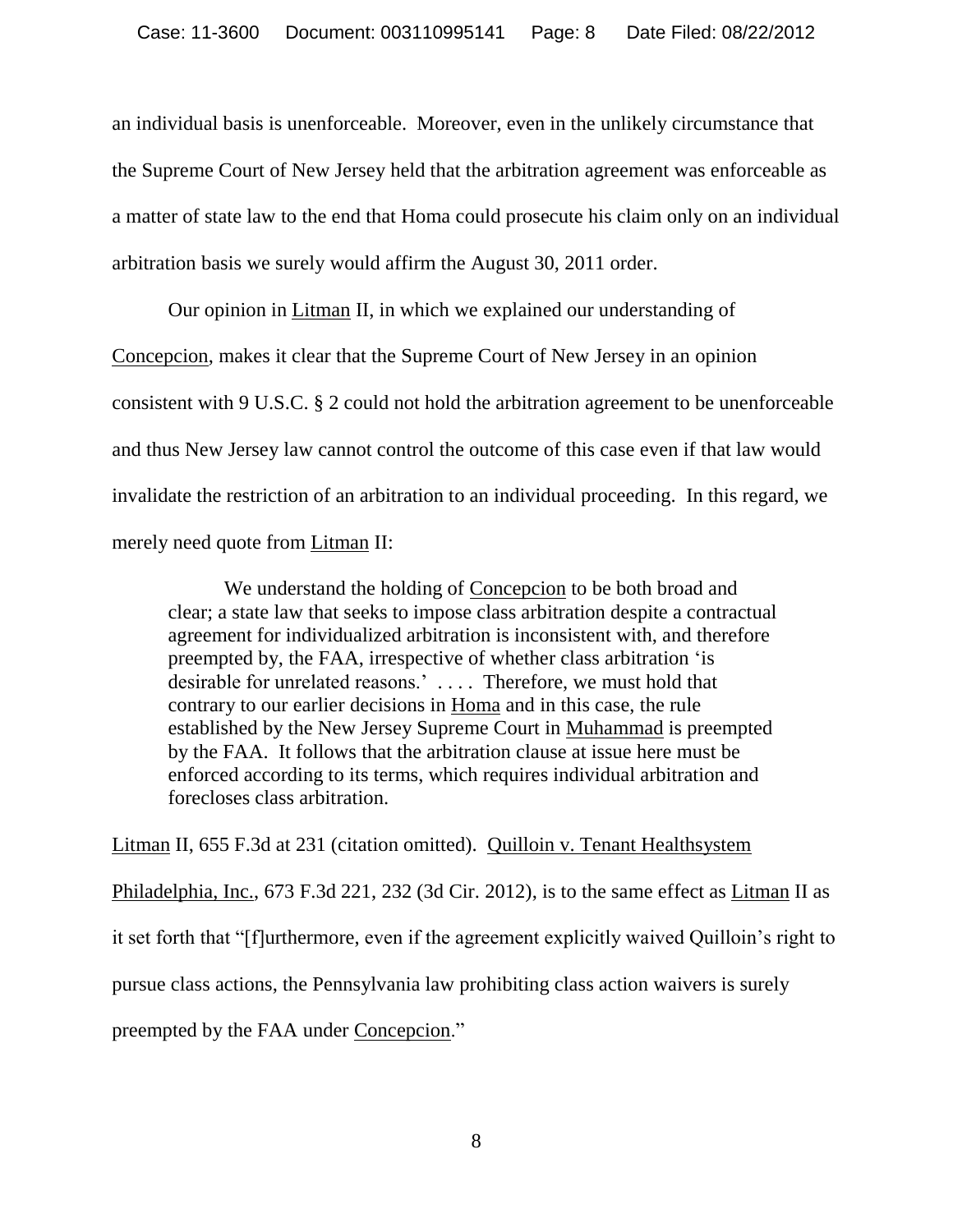Our opinions in Litman II and Quilloin are not outliers as they are consistent with the recognition in In re American Express Merchants" Litigation, 667 F.3d 204, 213 (2d Cir. 2012), that in light of Concepcion and Stolt-Nielson S.A. v. Animal Feed International Corp., 130 S.Ct. 1758 (2010), both decided after Muhammad, "parties cannot be forced to arbitrate disputes in a class-action arbitration unless the parties agree to class action arbitration."<sup>2</sup> Of course, there was no such agreement in Homa's contract with American Express and thus even if the Supreme Court of New Jersey would regard the waiver of class-arbitration in Homa"s agreement to be unconscionable under New Jersey law American Express cannot be compelled to engage in class-arbitration.

We now reach Homa's second issue: Did the District Court err in reinstating its May 31, 2007 order compelling arbitration even though he "could not effectively vindicate his substantive statutory rights under [American Express"s] arbitration agreement<sup>[?]"</sup> Appellant's br. at 2. Once again we accept the premise of Homa's question and thus address the issue it raises from the starting point that for his action to proceed with a meaningful chance of success he must prosecute it on a class-arbitration basis.

 $\overline{a}$ 

 $2$  Homa believes that American Express Merchants' Litigation supports his position on this appeal. It is true that that case held that an arbitration clause containing a waiver of the right to a class-arbitration was unenforceable and thus allowed the plaintiffs to proceed with a judicial action. But that case was in a context different from that before this Court, as it was concerned with the assertion of substantive federal statutory rights under the Sherman and Clayton Acts whereas here we are dealing with a substantive claim under the New Jersey Consumer Fraud Act.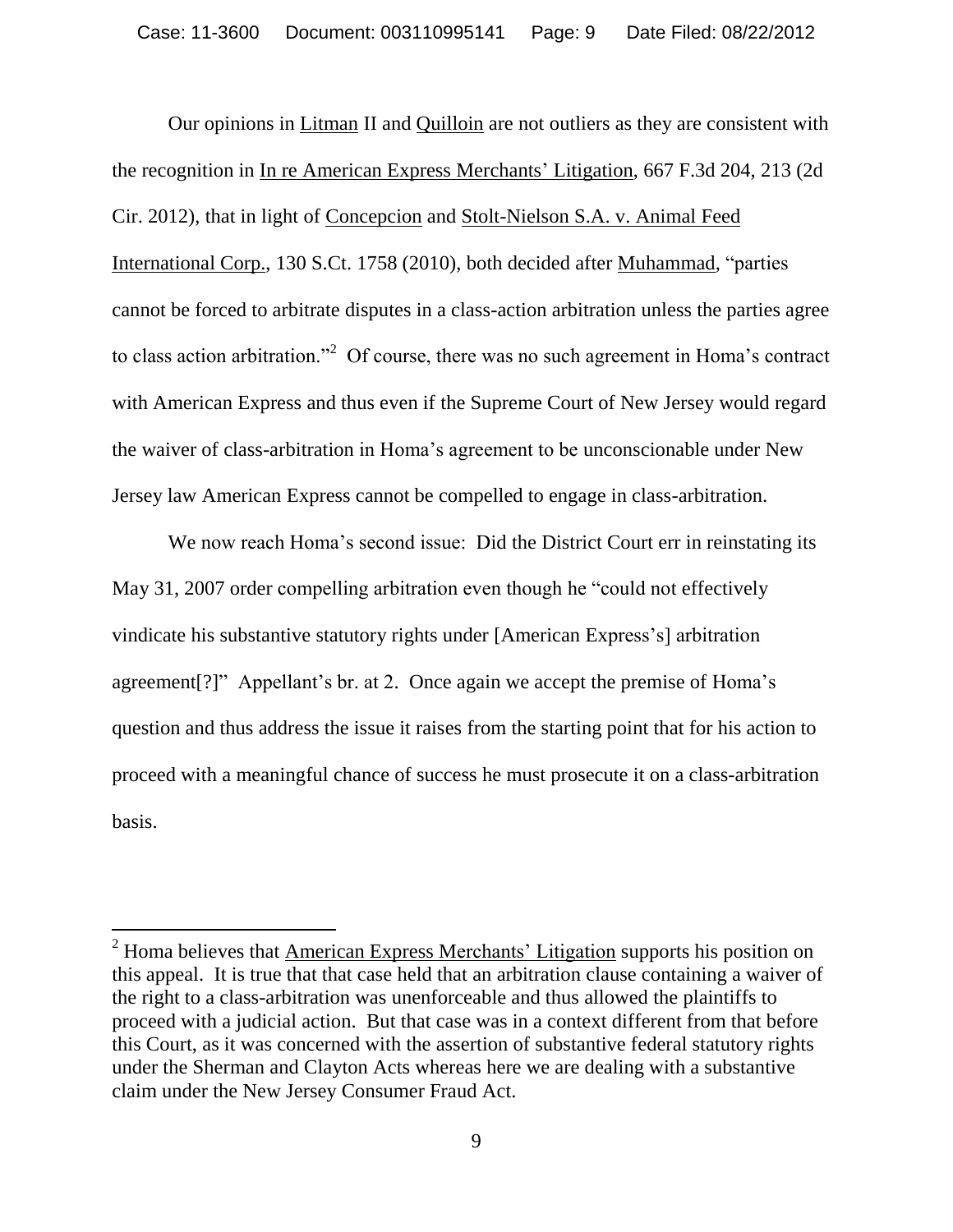We need not dwell on this second question for, in effect, we essentially have answered it by answering the first question. Even if Homa cannot effectively prosecute his claim in an individual arbitration that procedure is his only remedy, illusory or not. See Cruz v. Cingular Wireless, LLC, 648 F.3d 1205, 1214-15 (11th Cir. 2011). Though some persons might regard our result as unfair, 9 U.S.C.  $\S$  2 requires that we reach it.<sup>3</sup> In this regard, we point out that when Congress makes a law the court must enforce the law as Congress has written it regardless of the court's view of the law. Of course, we realize that a court need not enforce an unconstitutional law but Homa does not raise any constitutional issues in this case and thus we do not address that possibility.

In considering this case it is important to remember that when Congress enacted the FAA it did so "in response to widespread judicial hostility to arbitration agreements." Concepcion, 131 S.Ct at 1745. Thus, there is a liberal federal attitude toward arbitration. Though Congress included the saving clause in 9 U.S.C. § 2 to save generally applicable contract defenses to demands for arbitration, Concepcion recognized that nothing in the saving clause "suggests an intent to preserve state-law rules that stand as an obstacle to the accomplishment of the FAA"s objectives [and the] saving clause cannot in reason be construed as allowing a common law right, the continued existence of which would be absolutely inconsistent with the provisions of the act." In other words, "the act cannot be held to destroy itself." Id. at 1748 (citations and internal quotation marks omitted).

<sup>&</sup>lt;sup>3</sup> We are not implying that we believe that we are reaching an unfair result as we express no opinion on that point. Rather, we merely are recognizing that other persons might think that we are doing so.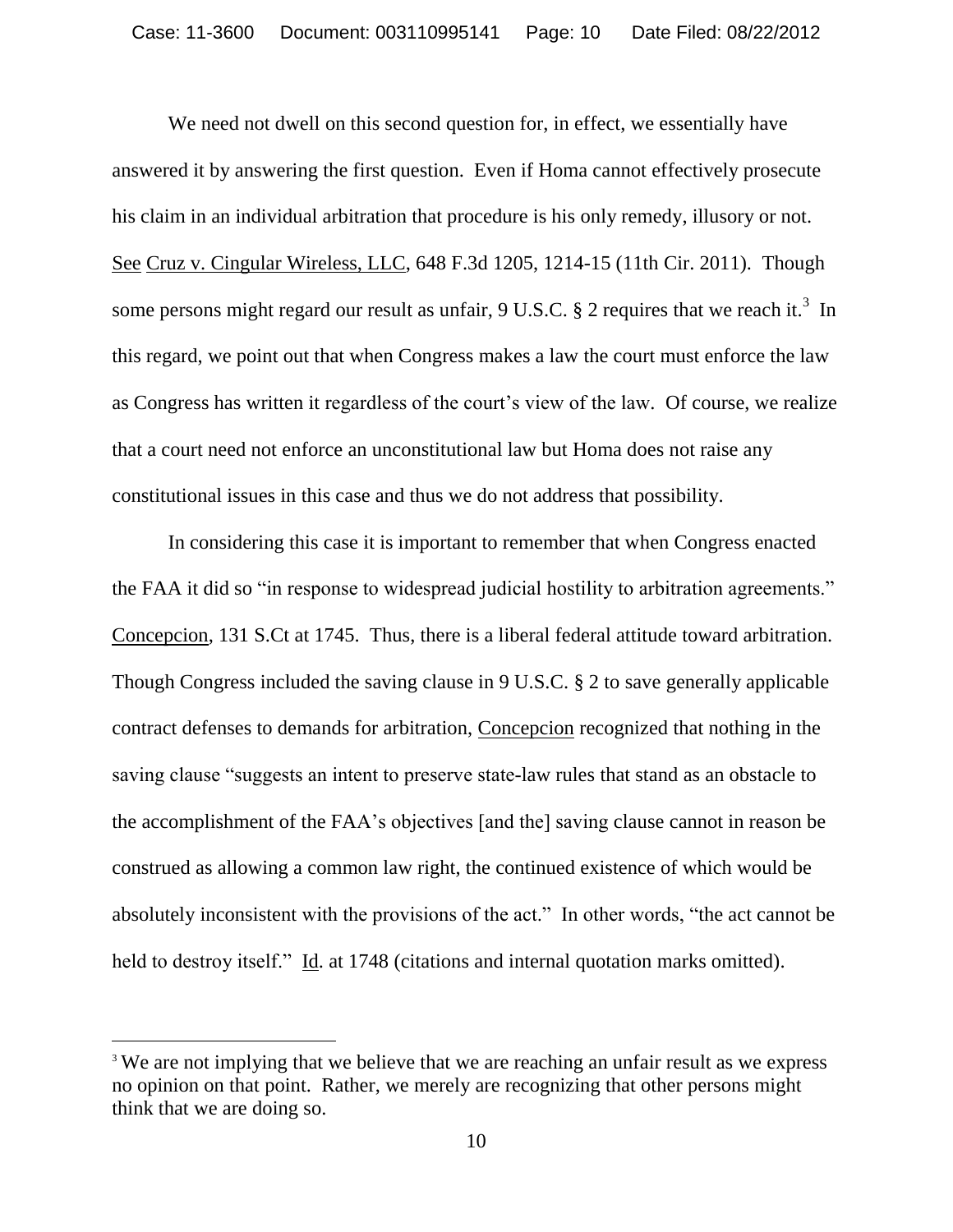In the years since Congress adopted the FAA, clauses containing class-arbitration waivers have become ubiquitous in contracts involving products and services distributed or supplied on a mass basis, such as contracts providing for cell phone service, credit cards, and cable service. If we held that Homa"s demonstration in the District Court on the remand, which we have no doubt that tens if not hundreds of million users of massively-distributed consumer products or massively-supplied consumer services could replicate, precluded a ruling requiring him to prosecute his claim only through an admittedly ineffective individual arbitration, millions of arbitration provisions in consumer contracts would be rendered unenforceable inasmuch as the arbitration provisions in such contracts typically preclude class-arbitration proceedings. In making our broad statement we take into account the circumstance that if Homa is successful on this appeal there could be only two possible remedies: Ordering a class-arbitration or invalidating his arbitration agreement so that he could proceed in a judicial action. But Concepcion and Stolt-Nielson preclude awarding the first remedy inasmuch as American Express has not agreed to class-arbitration, so that the only remedy that could be left would be an invalidation of the arbitration agreement. Accordingly, if we ruled in Homa"s favor we would be applying the saving clause to limit severely the FAA as it has come to be applied. Such a result, desirable or not, in the words of Concepcion, would be "absolutely inconsistent" with the FAA. Thus, we are reinforced in reaching our conclusion that regardless of what some persons might regard as fair we cannot substitute their view for the FAA"s requirements and we must reject Homa"s appeal.